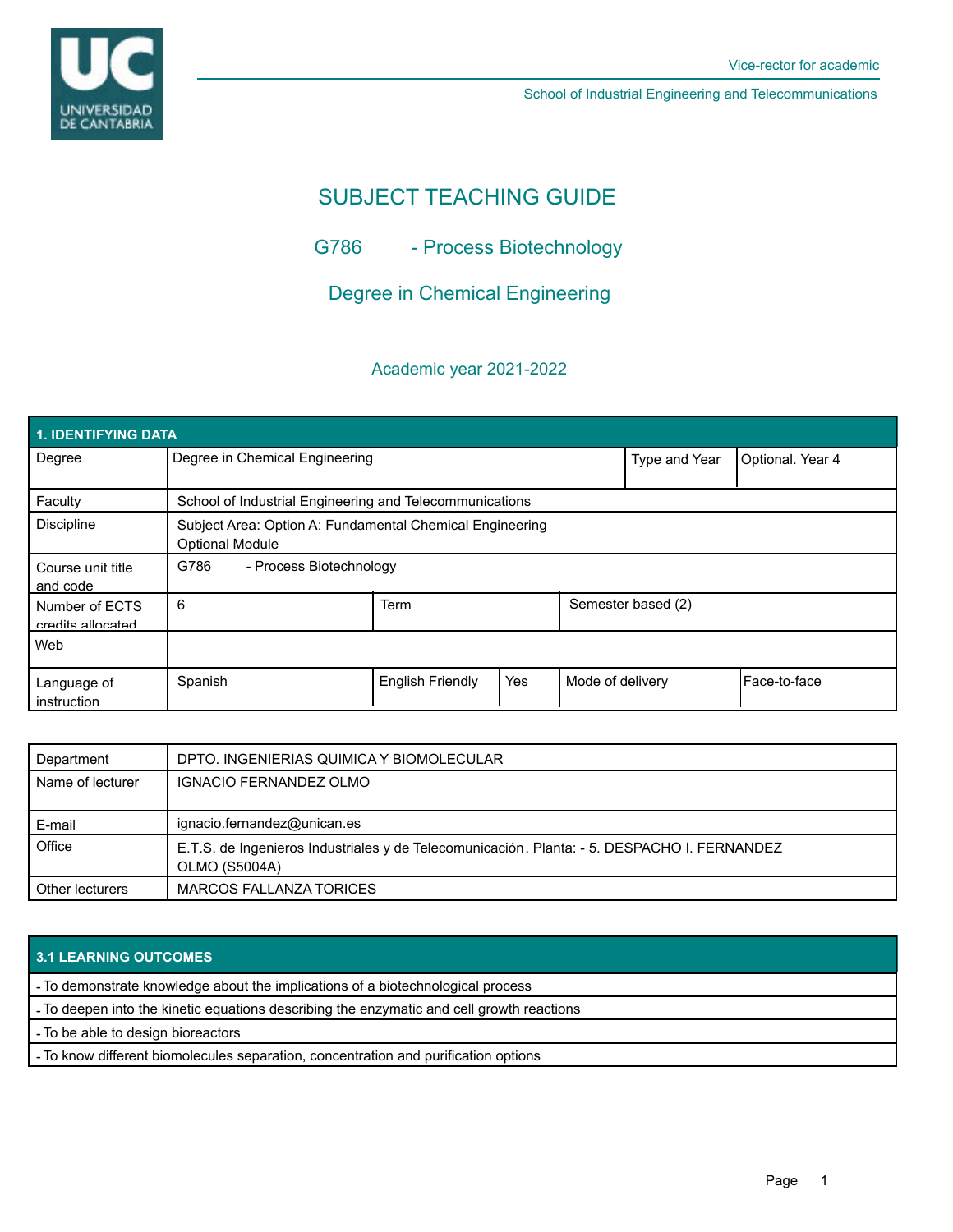

School of Industrial Engineering and Telecommunications

#### **4. OBJECTIVES**

To deepen into the main steps of a bioprocess

To deepen into the kinetic equations of enzymatic reactions (homogeneous and immobilized enzymes), cell growth and

metabolites production kinetics

To show different bioreactor design options

To introduce the main biomolecules separation, concentration and purification techniques

To deepen into bioprocesses through different case studies

## **6. COURSE ORGANIZATION**

|    | <b>CONTENTS</b>                                                                                                                                                                                                        |
|----|------------------------------------------------------------------------------------------------------------------------------------------------------------------------------------------------------------------------|
|    | Topic 1: Bioprocesses<br>1.1. Bioprocesses and bioproducts                                                                                                                                                             |
| 2  | Topic 2: Bioreactions<br>2.1. Enzymatic kinetics: homogeneous and immobilized enzymes<br>2.2. Cell growth, substrate consumption and product formation kinetic models                                                  |
| Iз | Topic 3: Bioreactors<br>3.1. Conventional bioreactors<br>3.2. Bioreactors for immobilized systems<br>3.3. Aeration<br>3.4. Sterilization and heat transfer in bioreactors                                              |
| 14 | Topic 4. Downstream processes in biotechnology<br>4.1. Biomass/fermentation broth separation and cell disrupting<br>4.2. Biomolecules separation/concentration techniques<br>4.3. Biomolecules purification techniques |
| l5 | Topic 5: Case studies<br>5.1. Bioreactors for water treatment or Bioreactors for waste gas treatment                                                                                                                   |